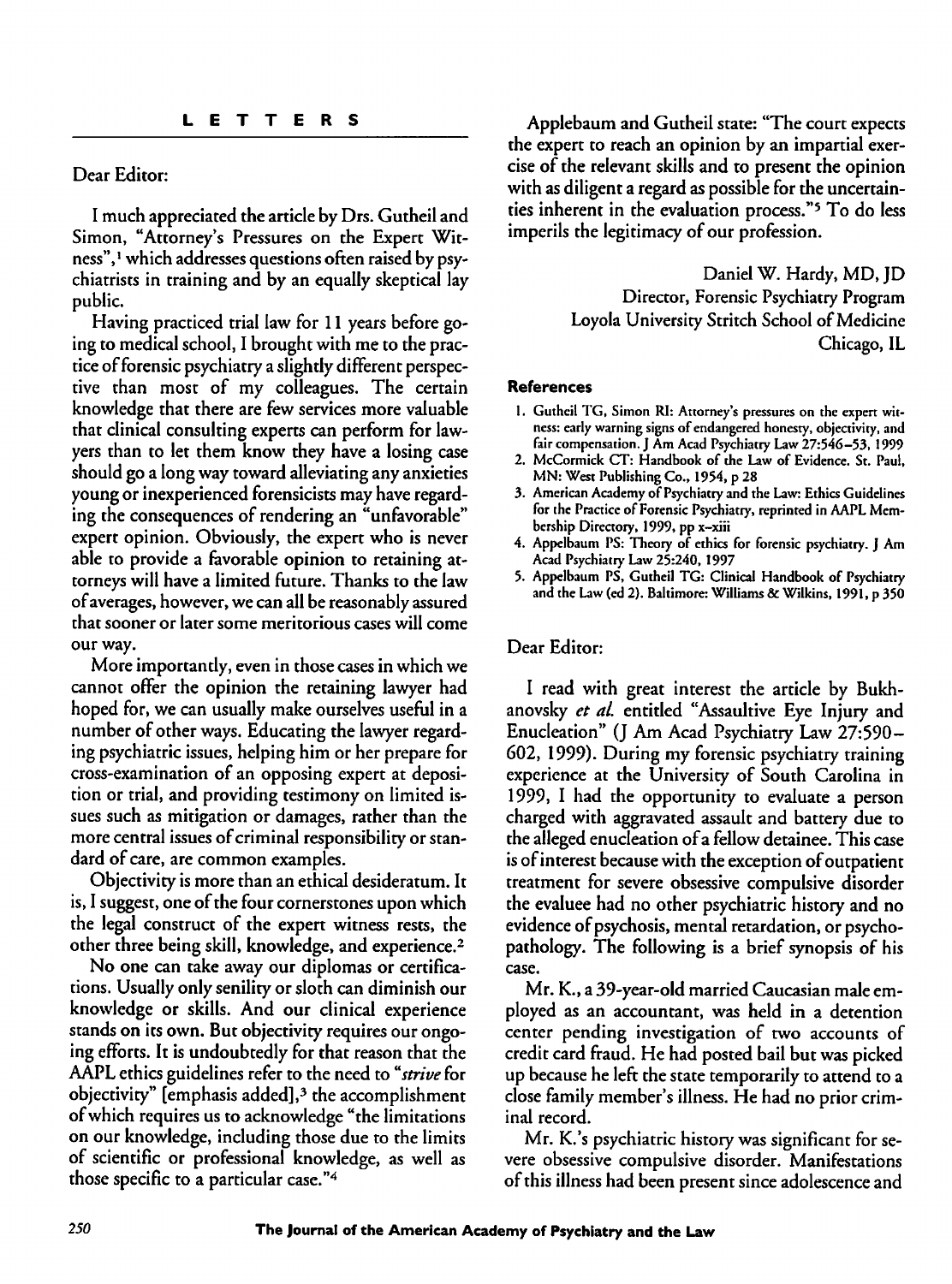had never been under good control. He suffered obsessions of contamination, was distressed by his own urinary and bowel functions, feared he would blurt out numbers, and was obsessed with the need for symmetry. He also had excessive concerns regarding the size and symmetry of faces and their proportional appearance. Compulsions included excessive hand washing, excessive cleaning of the anal area (to the point of rectal bleeding), and ritualistic behaviors. He had been treated with several antianxiety medi cations and had received behavioral therapy, both with poor to moderate success. His disorder was not treated at the time of evaluation.

Two days after entry into the detention center, Mr. K. reported that he had been reading an article about tree frogs. He states hewas disturbed and dis tressed bythe size and asymmetry of a frog's eyes in a photo. Over a period of several hours he studied and manipulated the page with the photo, which led to worsening anxiety. He felt unable to discard the ar ticle and twice returned to the trash bin to compul sively "reorder" the tree frog's eyes. Later the same day, he ripped the frog's eyes from the photo and disposed of them, saving the remainder of the article. In the early evening he encountered a detainee, whom he had never met or seen before, and became disturbed because the other detainee's eyes reminded him of the tree frog's eyes. He described the detain ee's eyes as "enlarged, like he had a thyroid disease or something."

K. tried to ignore the eyes of the other detainee but found that he kept staring and pursued the detainee throughout the open area of the facility. About one hour after first encountering the other detainee, K. told a guard that he felt he was losing control with regard to his thoughts about "removing his (the de tainee's) tree frog **eyes"** The guard dismissed Mr. K.'s concern and suggested he return to his open unit bed. Mr. K. did as instructed but continued to obsess about the asymmetry of the frog's and detainee's eyes. A short time later, he used a pencil to gouge and enucleate the other detainee's left eye. Information obtained from guards and other inmates were confirmatory of his reports.

Based on my review of the article by Bukhanovsky et al., this case may represent the only known case of enucleation based solely on obsessive compulsive disorder and may be added to the growing list of fascinating but gruesome enucleation cases.

## *Reply*

# Dear Editor:

We appreciated reading Dr. Finkenbine's clinical case report[see preceding letter] ofan individual who was thought to have an obsessive-compulsive disor der and who apparently gouged out a person's eye, which reminded him of a tree frog's eyes.

We are in the process of surveying clinicians with the hope of collecting multiple cases of subjects who have engaged in this behavior so that we might deal with the data more systematically. If any readers of the Journal are interested in contributing to this ef fort, they should send a statement of interest to: Alan R. Felthous, MD, Chester Mental Health Center, P.O. Box 31, Chester, IL 62233-0031. Tel.: 618- 826-4571 (ext. 308); Fax: 618-826-5823; E-mail: dhsc6624@dhs.state.il.us.

Alan R. Felthous, MD Alexander O. Bukhanovsky, MD, PhD, DSc (Med) Anthony Hempel, DO, MA Waseem Ahmed, MD J. Reid Meloy, PhD Alan C. Brantley, MA Daniel Cuneo, PhD Roman Glezyer, MD

# Dear Editor:

I am writing to congratulate the authors of the article entitled "Assaultive Eye Injury and Enucle ation." Their case series of 10 eye gougers is an im portant start in coming to understand this particular dangerous phenomenon. I write to thank them for broadening the historical understanding of eye gouging. I would like to alert them to two further cases that I have been involved in, in our security hospital. The first is a case of a patient who had schizophrenia who gouged out his eye. The second is a case of a schizophrenic who gouged out both eyes of his "girlfriend."

The first case was a 35-year-oldAfrican American with a longstanding diagnosis of schizophrenia who